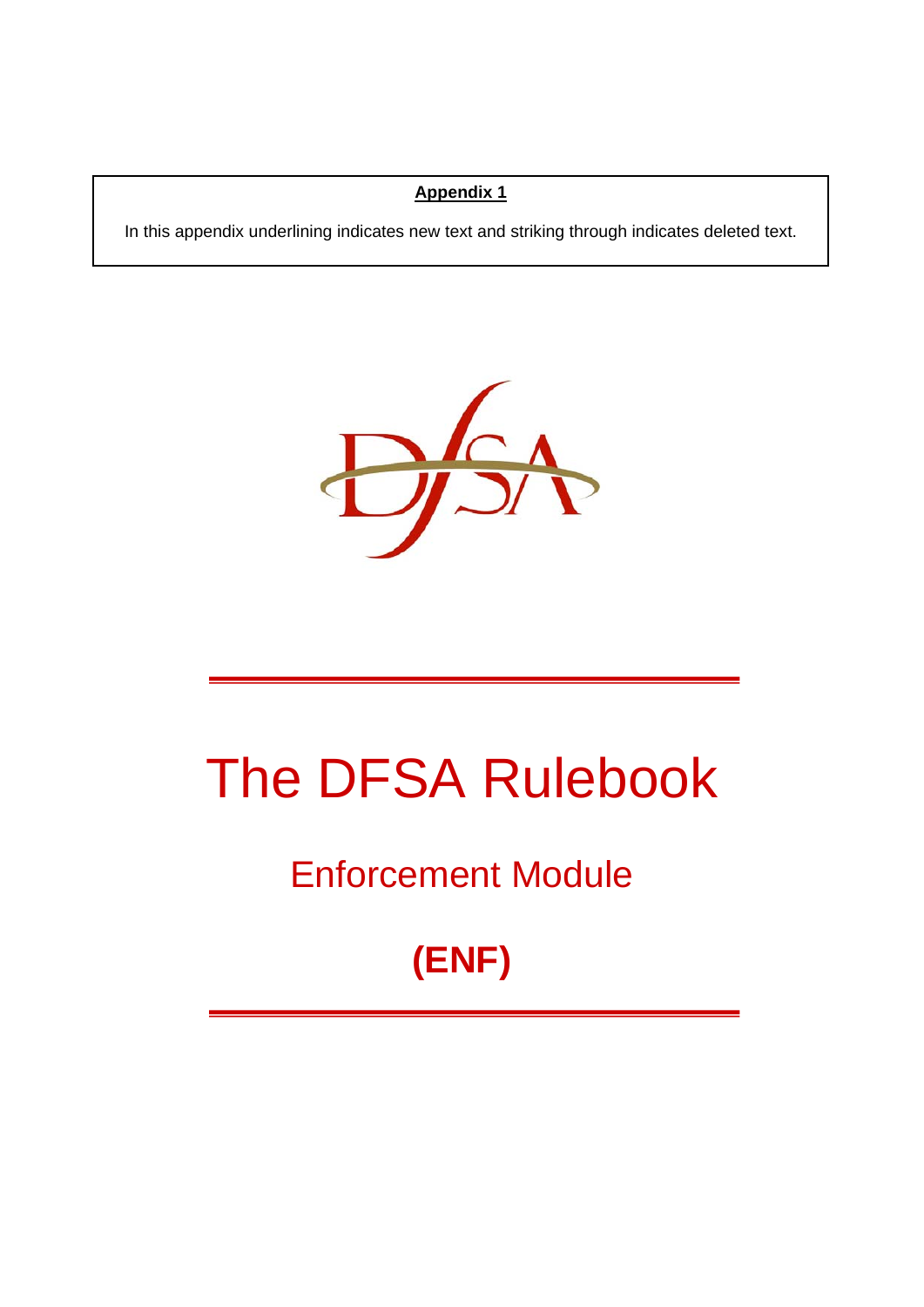

# **5 INFORMATION GATHERING AND INVESTIGATION POWERS**

### **5.1 Introduction**

#### **Guidance**

1. The DFSA will, in every investigation, have regard to its objectives in undertaking that investigation and the relative effectiveness of the powers available to it in achieving those objectives. In general, the DFSA will use only those powers that allow it to achieve its objectives whilst causing the least possible interference with the activities of participants in the DIFC.

**……….** 

# **7.12 Imposition of a fine**

#### **Introduction**

#### **Guidance**

1. The DFSA may use the power to administratively impose administrative fines to assist it in achieving its objectives. One of Tthe main purposes of such a remedy is are to minimise or offset any benefit a Person may obtain from non-compliance with the Regulatory Law 2004 or Rules or other legislation administered by the DFSA and to promote high standards of conduct and a culture of compliance by deterring firms and individuals from committing contraventions. This latter purpose will only be achieved where the imposition of fines is appropriately publicised.

#### **……….**

#### **Notice of administrative fine**

- **7.12.1** For the purposes of Article 90(1)(a), Article 90 applies to the following provisions:
	- (a) every Rule made by the DFSA except for the Principles for Authorised Firms and the Principles for Authorised Individuals; and
	- (b) every provision of any legislation administered by the DFSA the Regulatory Law 2004 except for the following: Articles 30 and 35 of the Regulatory Law 2004.

(i) Article 30;

(ii) Article 35;

 $(iii)$  Article 41(1);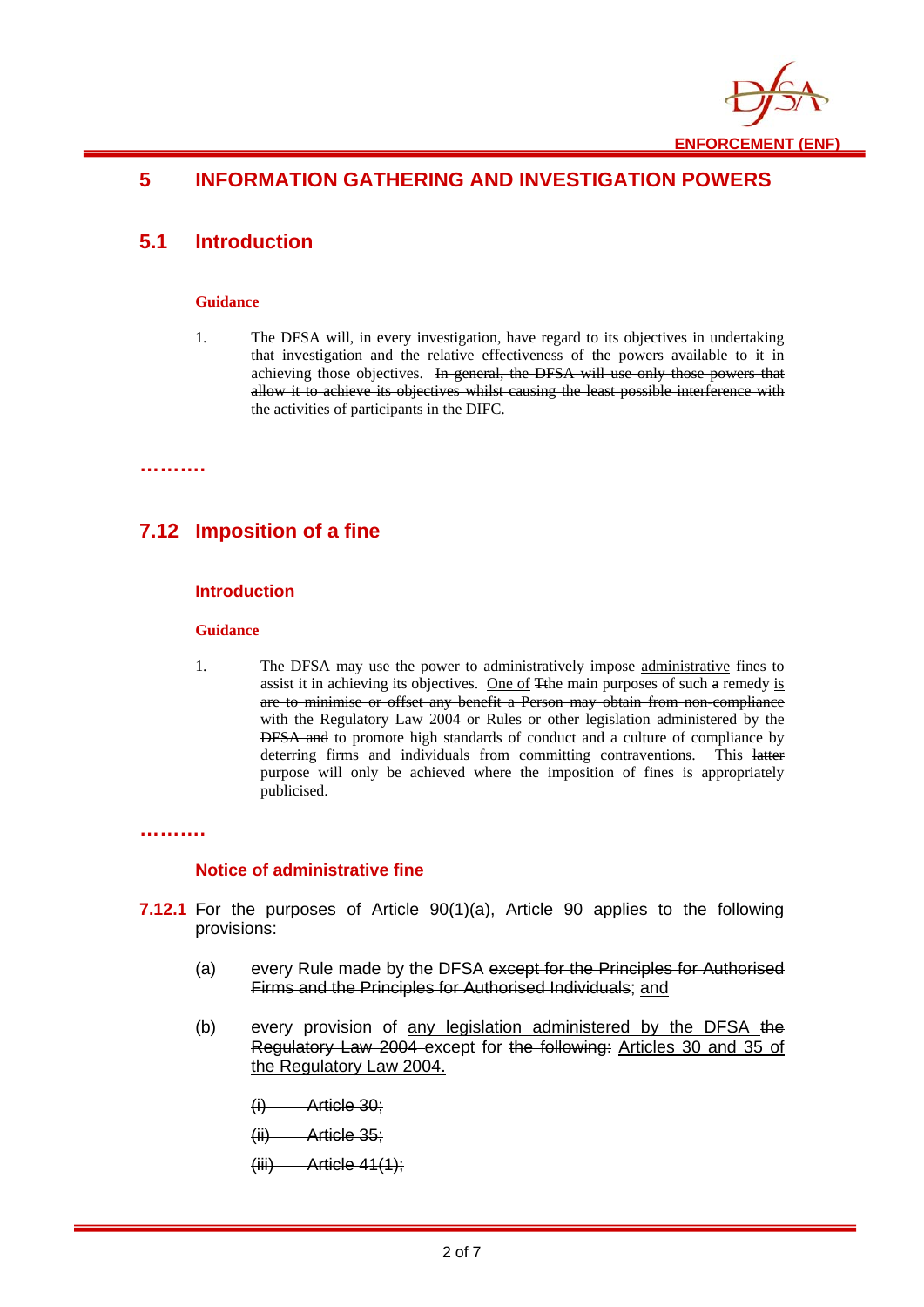

 $(iv)$  Article 42(4);  $(v)$  Article 42(5);  $(vi)$  Article 43(2): (vii) Article 43(3);  $(viii)$  Article 43(4);  $(ix)$  Article 44(1);  $(x)$  Article 44(6); (xi) Article 70(3); (xii) Article 75; (xiii) Article 76; (xiv) Article 82(3); and

- (c) every other provision contained in any legislation administered by the DFSA.
- **7.12.3** Where a fine is imposed under Article 90(2) on a Person and the Person pays the fine within the period specified, no proceedings may be commenced by the DFSA in respect of the relevant contravention, but the DFSA may take further action in relation to any continuing obligation that remains outstanding.
- **7.12.4** Where a fine is imposed under Article 90(2) and the Person files a Notice of Objection with the DFSA within the period specified, the DFSA may not recover the fine as a debt due, but may commence proceedings in the Financial Markets Tribunal or the DIFC Court in respect of the contravention.
- **7.12.5** A Notice of Objection must be in accordance with form 6 of App1 and must set out every matter which the Person believes ought to be taken into account by the DFSA in determining whether to commence further proceedings in the Financial Markets Tribunal or the DIFC Court.
- **7.12.6** Where the DFSA commences proceedings in the Financial Markets Tribunal or the DIFC Court, it may seek any order which the Financial Markets Tribunal or the DIFC Court has power to grant and is not limited to seeking the imposition of a fine.
- **7.12.7** In the event that the Financial Markets Tribunal or the DIFC Court determines to impose a fine, it need not consider the amount of the fine initially imposed by the DFSA.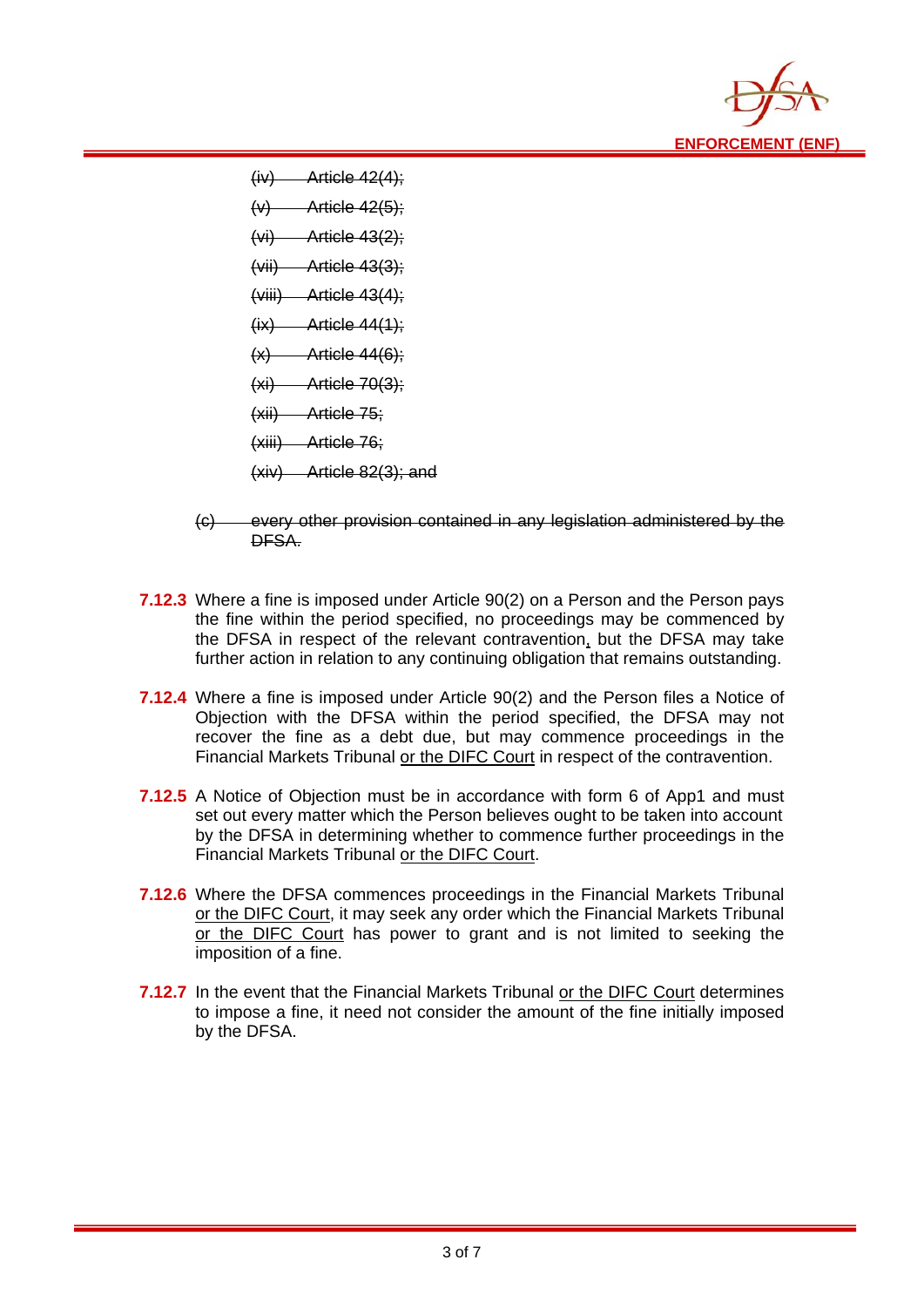

#### **Guidance**

- 1. Where a Person receives a notice imposing a fine, and pays the fine then no further action will be taken in respect of the past breach by virtue of Article 90(3). However, if the contravention arises out of a failure to do an act or thing and the act or thing is not done, then the obligation remains. Similarly, if the contravention arises out of continuing to do some act or thing, then the obligation to cease doing the act or thing continues. In both cases, the DFSA may take further action in relation to the contravention as if it continues after the payment of the fine.
- 2. In most cases, if the contravention is continuing, the DFSA will not impose a fine but will instead institute proceedings before the Financial Markets Tribunal or the DIFC Court seeking additional orders to remedy the continuing breach.
- 3. If the Person who receives the notice of fine files a Notice of Objection within the time specified in the notice imposing the fine, then the DFSA will consider all matters raised by the Person before determining whether to commence proceedings. in the Financial Markets Tribunal or the DIFC Court. It will do so by placing the matter before the Enforcement Decisions Committee for a final decision to be made as to whether to recommend to the CEO that the proceedings be commenced. The CEO, or his delegate for this purpose, is the final decision maker.
- 4. Where the DFSA does decide to commence proceedings in the Financial Markets Tribunal or the DIFC Court, it will give prior notice to the relevant Person and allow that person the opportunity to pay the fine. If the person does not pay the fine, the DFSA may seek orders other than the imposition of a fine. Further, if it does seek the imposition of a fine, the Financial Markets Tribunal or the DIFC Court, may impose a fine in any amount it considers appropriate and need not take into account the amount of the fine initially imposed by the DFSA.
- 5. If the Person who receives a notice imposing a fine does not pay the fine nor file a Notice of Objection, the DFSA may recover the fine as a debt due, together with costs incurred by the DFSA in taking this action recovering such amount.
- 6. The DFSA is mindful of its duty to use its powers in a manner proportionate to its regulatory objectives and will be cognisant of this when imposing administrative fines. The DFSA would not generally seek to impose more than one administrative fine in relation to multiple contraventions which are closely connected to the same set of facts and circumstances. In this situation, to impose multiple fines for closely connected facts and circumstances would be disproportionate to the seriousness of the conduct that led to the contraventions of the Rules and Laws.
- 7. Accordingly, the DFSA has a structure where less serious conduct can be dealt with administratively, while other more serious factual situations may be treated more severely in the Financial Markets Tribunal or the DIFC Court, even if the actual provision offended against is the same.

#### **Policy on imposition of a fine**

 $6.8$ . In determining whether to impose an administrative fine and  $\frac{1}{15}$  and  $\frac{1}{15}$  so, the quantum of the fine, the DFSA will take into account all of the circumstances of the particular case. It follows that there will not be a standard fine for a particular contravention as the surrounding circumstances of each may vary. The DFSA will exercise its powers to impose fines in a manner that is proportionate and transparent so as to take full advantage of the flexibility of the remedy.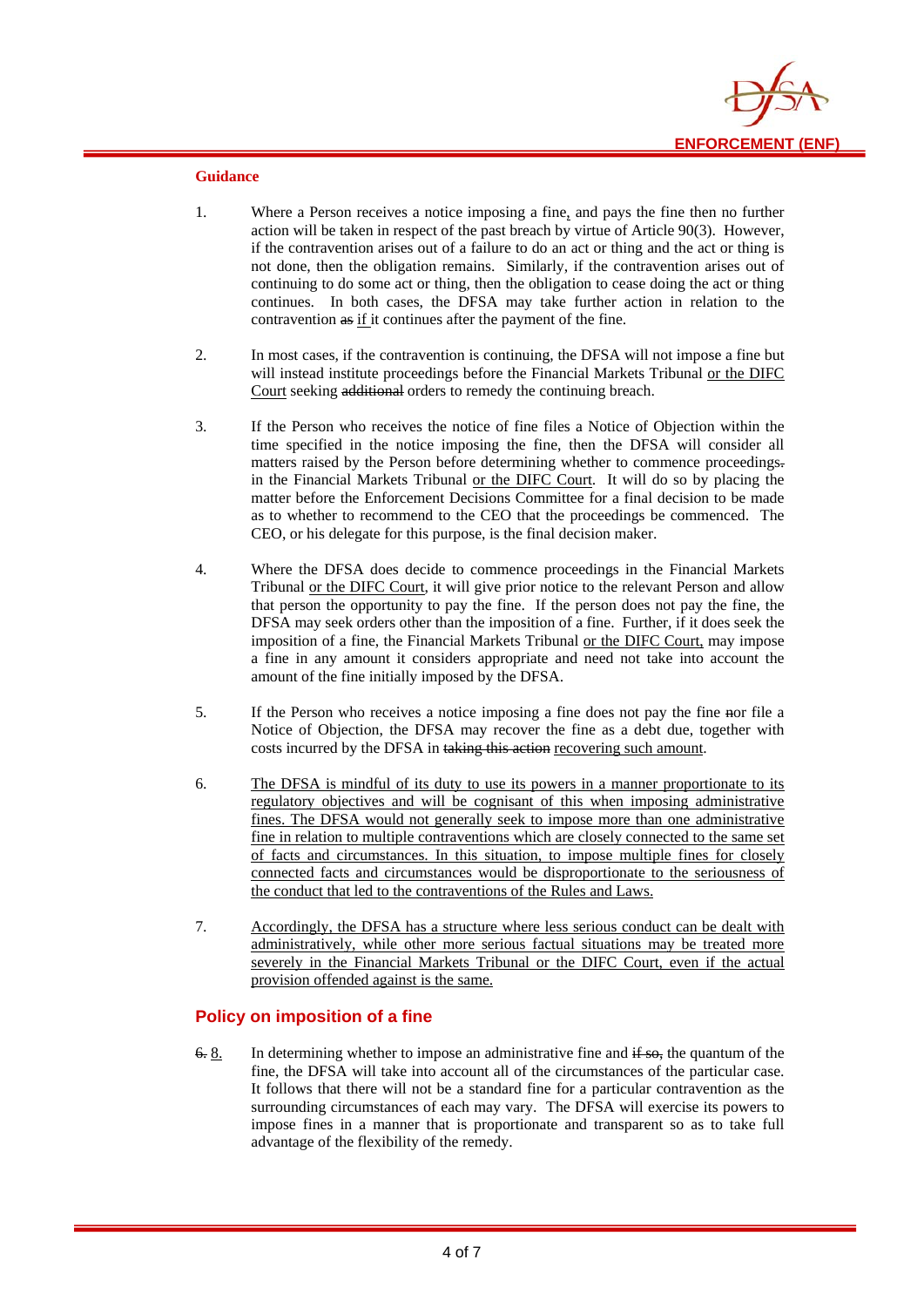

- 7. 9. Should the DFSA determine to impose a fine, the maximum fine that can be imposed is set out in Article 90(2) and is  $$5,000$  \$20,000 in respect of a natural Person and \$25,000 \$100,000 in respect of a body corporate.
- 8. 10. The circumstances and factors that the DFSA will take into account in determining whether to impose an administrative fine and,  $\frac{1}{x}$  for the quantum of the fine, may include the following:
	- a. the seriousness and the potential impact of the contravention;
	- b. the extent to which the contravention was deliberate or reckless or otherwise;
	- c. whether the entity on whom the penalty is to be imposed is an individual, and the size, financial resources and other circumstances of the Person individual;
	- d. the amount of profits accrued or loss avoided;
	- e. the conduct of the Person following the contravention;
	- f. whether the contravention is continuing or otherwise;
	- g. the disciplinary record and compliance history of the Person; and
	- h. action taken by law enforcement or other regulatory authorities, including regulators from foreign jurisdictions.

#### **Recovery of fines**

9. 11. The imposition of fines will only assist the DFSA achieve its objectives if the imposition is enforced and the fines recovered. The DFSA must therefore endeavour to recover the levied fines in every case.

# **7.13 Administrative censures**

- **7.13.1** For the purposes of Article 91(1)(a), Article 91 applies to the following provisions:
	- (a) every Rule made by the DFSA except for the Principles for Authorised Firms and the Principles for Authorised Individuals; and
	- (b) every provision of any legislation administered by the DFSA the Regulatory Law 2004 except for the following: Articles 30 and 35 of the Regulatory Law 2004.
		- (i) Article 30;
		- (ii) Article 35;

 $(iii)$  Article 41(1);

Article  $42(4)$ :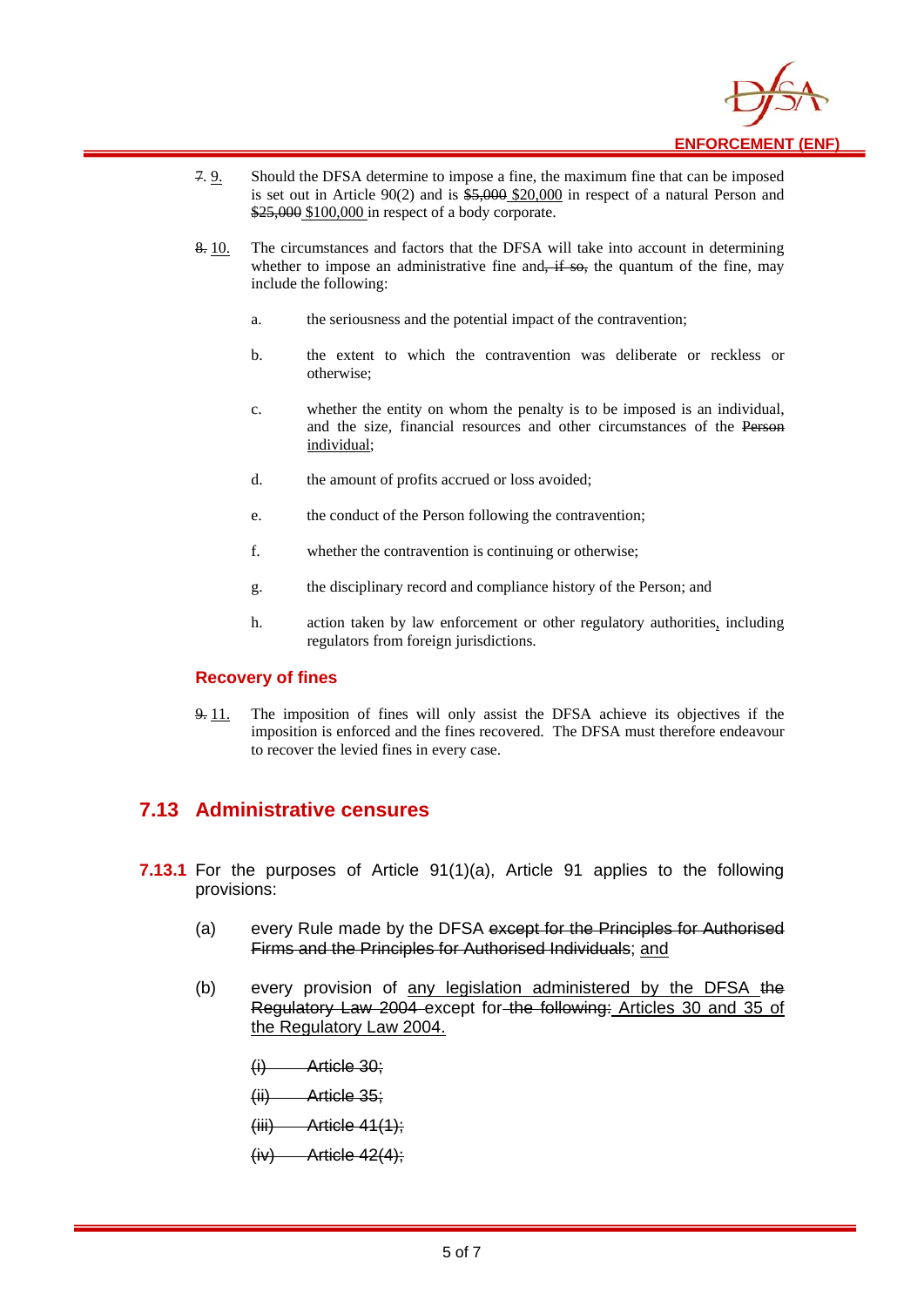

 $(v)$  Article 42(5);  $(vi)$  Article 43 $(2)$ ;  $(vii)$  Article 43(3): (viii) Article 43(4);  $(ix)$  Article 44 $(1)$ ;  $(x)$  Article 44(6);  $(xi)$  Article 70(3); (xii) Article 75; (xiii) Article 76; (xiv) Article 82(3); and

(c) every provision contained in any other legislation administered by the DFSA.

#### **Guidance**

- 1. The DFSA may censure a Person where it considers that the Person has contravened a provision of the Regulatory Law 2004 or the Rules or any other legislation administered by the DFSA set out in Rule 7.13.1.
- 2. This power may only be exercised by the DFSA if the Person has not objected to the censure and has been given an opportunity to make representations in Person and in writing in relation to the censure. Accordingly, when a censure is proposed, the Person affected has three options;: he may object to the censure, in which case the censure will not occur; he may indicate that he wishes to make representations, in which case those representations will be received and considered before a final decision as to whether to censure is made; or he may do nothing, in which case he will be censured.

#### **……….**

- **7.13.3** Where a notice is issued under Rule 7.13.2 of these Rules in respect of a Person and the Person files a Notice of Objection with the DFSA within the period specified, then the DFSA may not censure the Person, but may commence proceedings in the Financial Markets Tribunal or the DIFC Court in respect of the contravention.
- **7.13.4** A Notice of Objection must be in accordance with form 6 of App1 and should set out every matter which the Person believes ought to be taken into account by the DFSA in determining whether to commence further proceedings in the Financial Markets Tribunal or the DIFC Court.
- **7.13.5** Where the DFSA commences proceedings in the Financial Markets Tribunal or the DIFC Court in accordance with the foregoing Rules, it may seek any order which the Financial Markets Tribunal or the DIFC Court has power to grant and is not limited to seeking a censure.